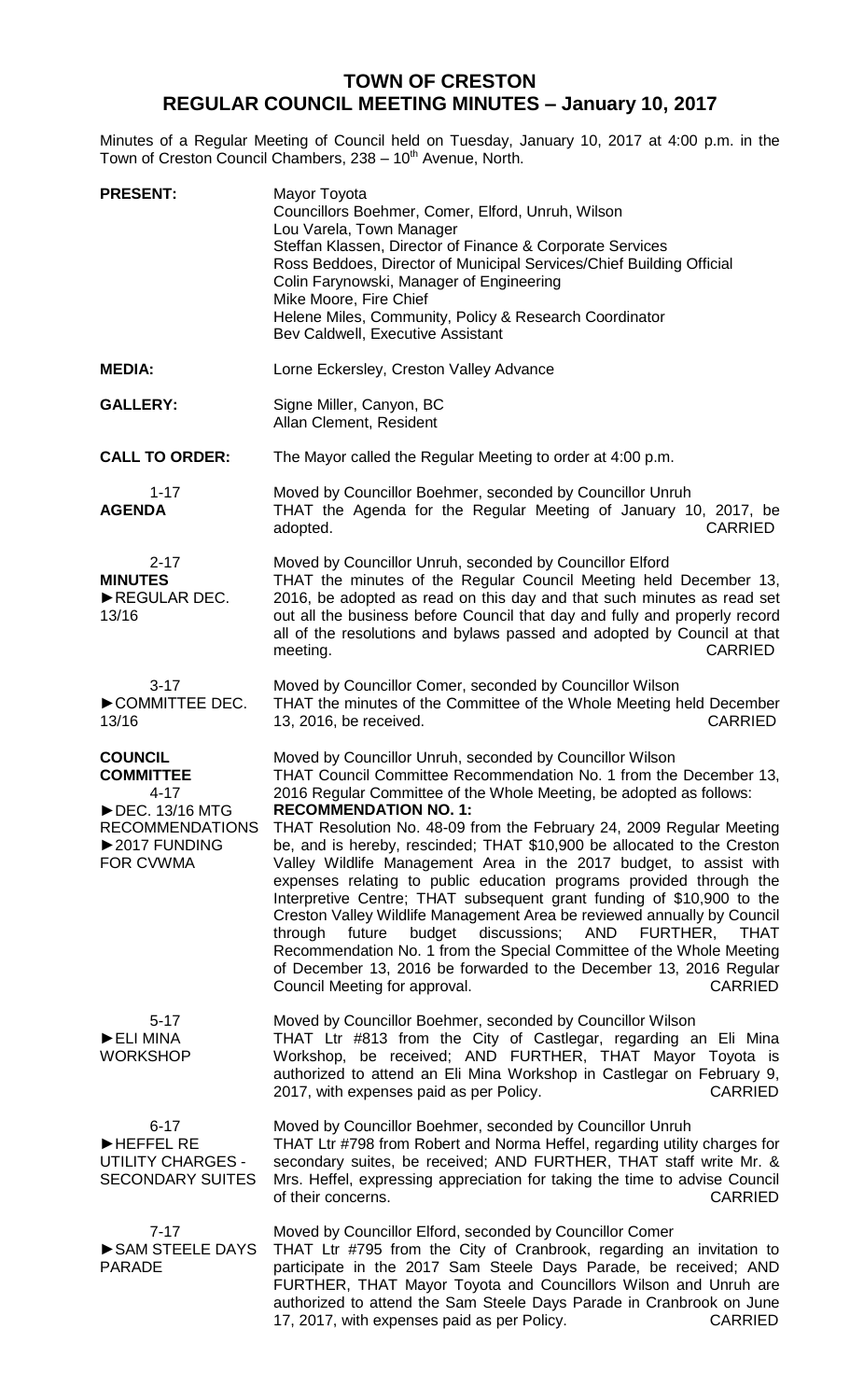| $8 - 17$<br>CORP. STRATEGIC<br><b>PLAN</b>                                 | Moved by Councillor Wilson, seconded by Councillor Comer<br>THAT Ltr $\#02$ from the Town Manager, regarding the 2017 - 2018<br>Corporate Strategic Plan, be received; AND FURTHER, THAT Council<br>adopts the 2017 - 2018 Corporate Strategic Plan, as set out in Ltr #02.<br><b>CARRIED</b>                                                                                                                                                                                                                                                                                                                                                                                                                                                                                                                                                                                                                                                                                                               |
|----------------------------------------------------------------------------|-------------------------------------------------------------------------------------------------------------------------------------------------------------------------------------------------------------------------------------------------------------------------------------------------------------------------------------------------------------------------------------------------------------------------------------------------------------------------------------------------------------------------------------------------------------------------------------------------------------------------------------------------------------------------------------------------------------------------------------------------------------------------------------------------------------------------------------------------------------------------------------------------------------------------------------------------------------------------------------------------------------|
| $9 - 17$<br>OCPAC MINUTES                                                  | Moved by Councillor Unruh, seconded by Councillor Comer<br>THAT Ltr #10, being the November 29 and December 13, 2016 meeting<br>minutes of the Official Community Plan Advisory Committee, be received.<br><b>CARRIED</b>                                                                                                                                                                                                                                                                                                                                                                                                                                                                                                                                                                                                                                                                                                                                                                                   |
| $10 - 17$<br>EXTEND OCPAC<br>TERM                                          | Moved by Councillor Elford, seconded by Councillor Unruh<br>THAT the verbal report by the Director of Municipal Services, regarding an<br>extension to the term of the Official Community Plan Advisory Committee,<br>be received; AND FURTHER, THAT the term of the Official Community<br>Plan Advisory Committee be extended from December 31, 2016 to April<br><b>CARRIED</b><br>30, 2017.                                                                                                                                                                                                                                                                                                                                                                                                                                                                                                                                                                                                               |
| $11 - 17$<br>DRAFT OCP &<br><b>OUTSIDE AGENCIES</b>                        | Moved by Councillor Comer, seconded by Councillor Unruh<br>THAT Ltr #18 from the Director of Municipal Services, regarding a<br>consultation process with outside agencies with respect to the draft Official<br>Community Plan, be received; AND FURTHER, THAT staff is authorized<br>to provide government and other affected agencies with a copy of the draft<br>Town of Creston Official Community Plan, prior to first reading of Official<br>Community Plan Bylaw No. 1854, 2017, with a thirty day response time for<br>comments to be received from the affected agencies regarding the draft<br><b>CARRIED</b><br><b>Official Community Plan.</b>                                                                                                                                                                                                                                                                                                                                                 |
| $12 - 17$<br>PCSS THEATRE<br><b>RENTAL RATES</b>                           | Moved by Councillor Boehmer, seconded by Councillor Comer<br>THAT Ltr #03 from the Director of Finance and Corporate Services,<br>regarding a grant to subsidize Prince Charles Secondary School Theatre<br>rental rates, be received; AND FURTHER, THAT Council authorizes the<br>Mayor and/or staff to request that Electoral Area A, B and C Directors<br>contribute a combined \$5,000 of annual support for the Prince Charles<br>Secondary School Theatre rate subsidy program, in addition to the \$5,000<br>provided annually by the Town, for a total annual subsidy of \$10,000.<br><b>CARRIED</b>                                                                                                                                                                                                                                                                                                                                                                                                |
| $13 - 17$<br>RURAL EDUC.<br><b>PRACTICES &amp;</b><br><b>FUNDING</b>       | Moved by Councillor Unruh, seconded by Councillor Comer<br>THAT Ltr #809 from the Ministry of Community, Sport and Cultural<br>Development, regarding a review of rural education practices and rural<br>education funding, be received; AND FURTHER, THAT Councillors Comer<br>and Unruh are authorized to participate in the Ministry of Education's<br>review of rural education practices and rural education funding and submit<br>comments, etc. to the Ministry as appropriate by the deadline of January<br><b>CARRIED</b><br>31, 2017.                                                                                                                                                                                                                                                                                                                                                                                                                                                             |
| $14 - 17$<br>$\blacktriangleright$ AKBLG<br><b>RESOLUTIONS</b>             | Moved by Councillor Unruh, seconded by Councillor Comer<br>THAT Ltr #808 from the Association of Kootenay & Boundary Local<br>Governments, regarding a notice for submitting resolutions for the 2017<br>Association of Kootenay & Boundary Local Governments' Annual General<br>Meeting, be received.<br><b>CARRIED</b>                                                                                                                                                                                                                                                                                                                                                                                                                                                                                                                                                                                                                                                                                    |
| $15 - 17$<br>$\blacktriangleright$ DVP (128 – 10 <sup>th</sup><br>AVE. N.) | Moved by Councillor Unruh, seconded by Councillor Wilson<br>THAT Ltr #15 from the Director of Municipal Services, and Ltr #778 from<br>the Trustees of the Congregation of Creston Trinity United Church, being a<br>Development Variance Permit Application for the property located at 128 -<br>10 <sup>th</sup> Avenue North, be received; THAT Council consider the application for<br>a Development Variance Permit DVP #03/16 to the Trustees of the<br>Congregation of Creston Trinity United Church (the owners) for the<br>property legally described as:<br>a) Parcel A (R.P. 102510-I), Lot 3, District Lot 525, Kootenay District,<br>Plan 693A;<br>b) Parcel B (See 12611-I), Lot 3, District Lot 525, Kootenay District,<br>Plan 693A; and<br>c) Parcel C (See E.P. 14195-I), Lot 3, District Lot 525, Kootenay<br>District, Plan 693A<br>and located at $128 - 10^{th}$ Avenue North, to vary Zoning Bylaw No. 1123,<br>Zone P-1, Community Use, Section 2.3.i) Minimum Setbacks, "Principal |
|                                                                            | and Accessory Buildings and Structures, rear lot line setback of 3 metres"<br>to "Principal and Accessory Buildings and Structures, rear lot line setback                                                                                                                                                                                                                                                                                                                                                                                                                                                                                                                                                                                                                                                                                                                                                                                                                                                   |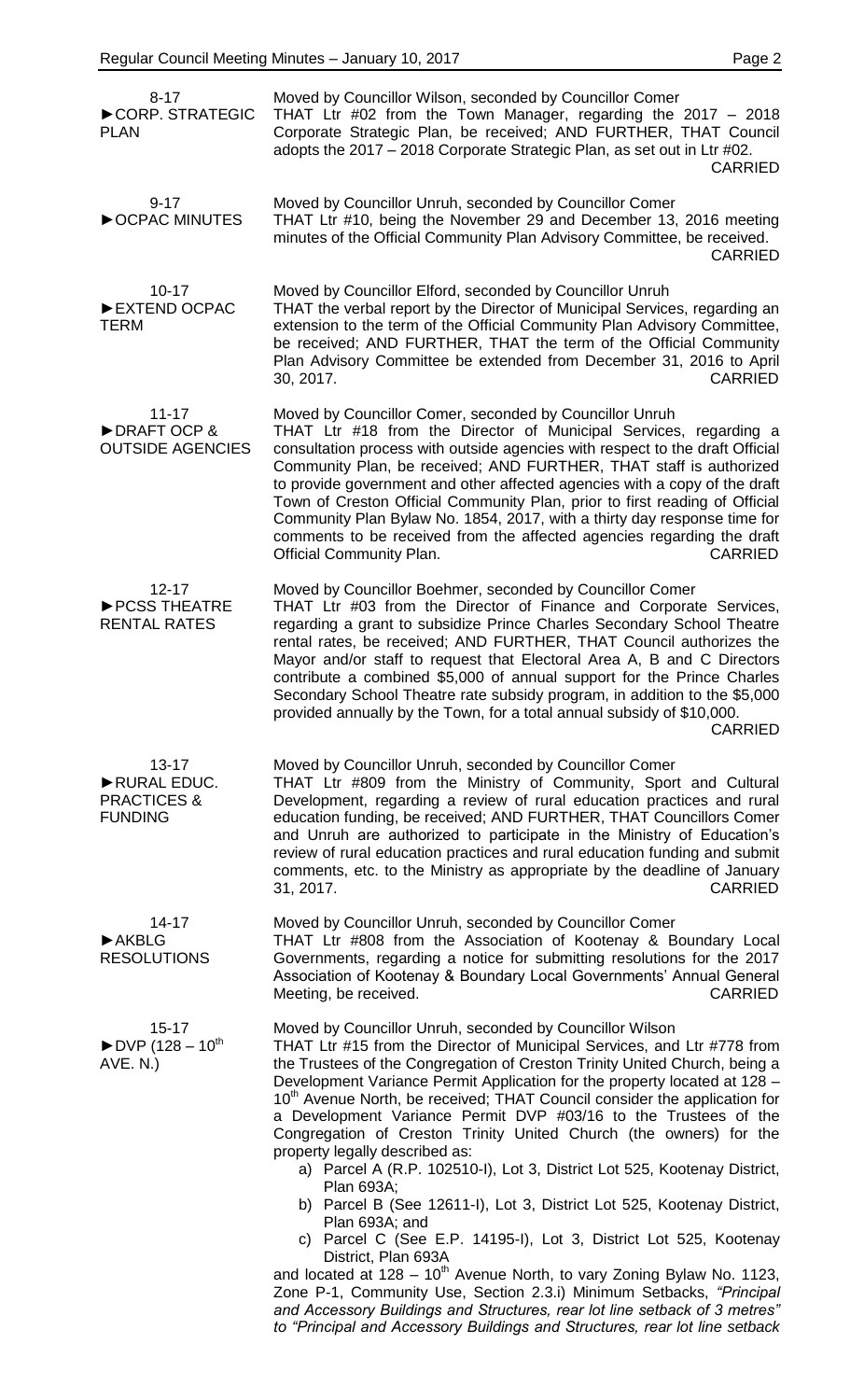|                                                                    | of 1.49 metres"; and Principal and Accessory Buildings and Structures,<br>side lot line setback of 3 metres" to "Principal and Accessory Buildings and<br>Structures, side lot line setback of 2.34 metres", to allow for the re-<br>construction of a Church Hall, which was destroyed by fire on September<br>22, 2015, on the original foundation and footprint. For the purpose of this<br>Development Variance Permit, these four properties are being considered<br>as one property. A consolidation of the four properties will be required<br>prior to construction; AND FURTHER, THAT staff is directed to proceed<br>with the required public notice for the Development Variance Permit<br>Application to vary the rear lot line setback from 3 metres to 1.49 metres,<br>and the side lot line setbacks from 3 metres to 2.34 metres.<br><b>CARRIED</b> |
|--------------------------------------------------------------------|---------------------------------------------------------------------------------------------------------------------------------------------------------------------------------------------------------------------------------------------------------------------------------------------------------------------------------------------------------------------------------------------------------------------------------------------------------------------------------------------------------------------------------------------------------------------------------------------------------------------------------------------------------------------------------------------------------------------------------------------------------------------------------------------------------------------------------------------------------------------|
| $16 - 17$<br>DELEGATION OF<br><b>AUTHORITY</b>                     | Moved by Councillor Boehmer, seconded by Councillor Comer<br>THAT Ltr #17 from the Town Manager, regarding the limited delegation of<br>authority to staff, be received; AND FURTHER, THAT Council consider<br>giving three readings to 'Delegation of Authority Bylaw No. 1855, 2017' at<br>the January 10, 2017 Regular Meeting.<br><b>CARRIED</b>                                                                                                                                                                                                                                                                                                                                                                                                                                                                                                                |
| $17 - 17$<br>REZONING APPLIC.<br>(HAWKVIEW DR.)                    | Moved by Councillor Boehmer, seconded by Councillor Wilson<br>THAT Ltr #16 from the Director of Municipal Services, regarding a<br>rezoning application for for 718, 724, 730, 736, 742 and 806 Hawkview<br>Drive, be received; THAT Administration prepare the necessary Zoning<br>Amendment Bylaw for Council consideration to rezone the property legally<br>described as Lots 17 through 22, District Lot 9554, Kootenay District, Plan<br>NEP87108, from "Single Family Residential (R-1) Zone" to "Multi-Family<br>Residential (R-3) Zone", subject to all legal requirements; THAT Council<br>consider two readings of Zoning Amendment Bylaw No. 1843 at the<br>January 10, 2017 Regular Council Meeting; AND FURTHER, THAT a<br>Public Hearing for Zoning Amendment Bylaw No. 1843 be held at an<br><b>CARRIED</b><br>upcoming Regular Council Meeting.    |
| <b>BYLAWS</b><br>18-17<br>BYLAW 1843<br>$(1^{ST}$ & $2^{ND}$ RDGS) | Moved by Councillor Boehmer, seconded by Councillor Comer<br>THAT Zoning Amendment Byalw No. 1843, 2017, be read a first time by<br>title, second time by content.<br><b>CARRIED</b>                                                                                                                                                                                                                                                                                                                                                                                                                                                                                                                                                                                                                                                                                |
| 19-17<br>BYLAW 1855<br>$(1^{ST}$ & $2^{ND}$ RDGS)                  | Moved by Councillor Unruh, seconded by Councillor Boehmer<br>THAT Delegation of Authority Bylaw No. 1855, 2017, be read a first time<br>by title, second time by content.<br><b>CARRIED</b>                                                                                                                                                                                                                                                                                                                                                                                                                                                                                                                                                                                                                                                                         |
| $20 - 17$<br>BYLAW 1855<br>$(3^{RD}$ RDG)                          | Moved by Councillor Boehmer, seconded by Councillor Comer<br>THAT Delegation of Authority Bylaw No. 1855, 2017, be read a third time.<br><b>CARRIED</b>                                                                                                                                                                                                                                                                                                                                                                                                                                                                                                                                                                                                                                                                                                             |
| $21 - 17$<br>STRATEGIC<br><b>PRIORITIES CHART</b>                  | Moved by Councillor Comer, seconded by Councillor Boehmer<br>THAT the Strategic Priorities Chart, as presented, be received.<br><b>CARRIED</b>                                                                                                                                                                                                                                                                                                                                                                                                                                                                                                                                                                                                                                                                                                                      |
| $22 - 17$<br>FOLLOW UP<br><b>ACTION LIST</b>                       | Moved by Councillor Comer, seconded by Councillor Unruh<br>THAT the Regular Council Meeting Follow-Up Action List, as of, 2017, be<br>amended by the removal of the following items:<br>- September 6, 2016 under Resolution No. 308-16 - staff to report to<br>Council on costs to install flag pole for oversized flag (being considered in<br>2017 budget); and,<br>- June 28, 2016 under Resolution No. 259-16 - refer Ltr #417 with respect<br>to warning devices on bicycles, etc. on trails, to the Committee of the<br>Whole for further discussion.<br><b>CARRIED</b>                                                                                                                                                                                                                                                                                      |
| <b>NEW BUSINESS</b>                                                |                                                                                                                                                                                                                                                                                                                                                                                                                                                                                                                                                                                                                                                                                                                                                                                                                                                                     |
| $23 - 17$<br>BYLAW 1836<br>$(1^{ST}$ & $2^{ND}$ RDGS)              | Moved by Councillor Boehmer, seconded by Councillor Unruh<br>THAT Council Procedures Amendment Bylaw No. 1836, 2017, be read a<br>first time by title, second time by content.<br><b>CARRIED</b>                                                                                                                                                                                                                                                                                                                                                                                                                                                                                                                                                                                                                                                                    |
| $24 - 17$<br>BYLAW 1836<br>$(3^{RD}$ RDG)                          | Moved by Councillor Boehmer, seconded by Councillor Unruh<br>THAT Council Procedures Amendment Bylaw No. 1836, 2017, be read a<br>third time.<br><b>CARRIED</b>                                                                                                                                                                                                                                                                                                                                                                                                                                                                                                                                                                                                                                                                                                     |